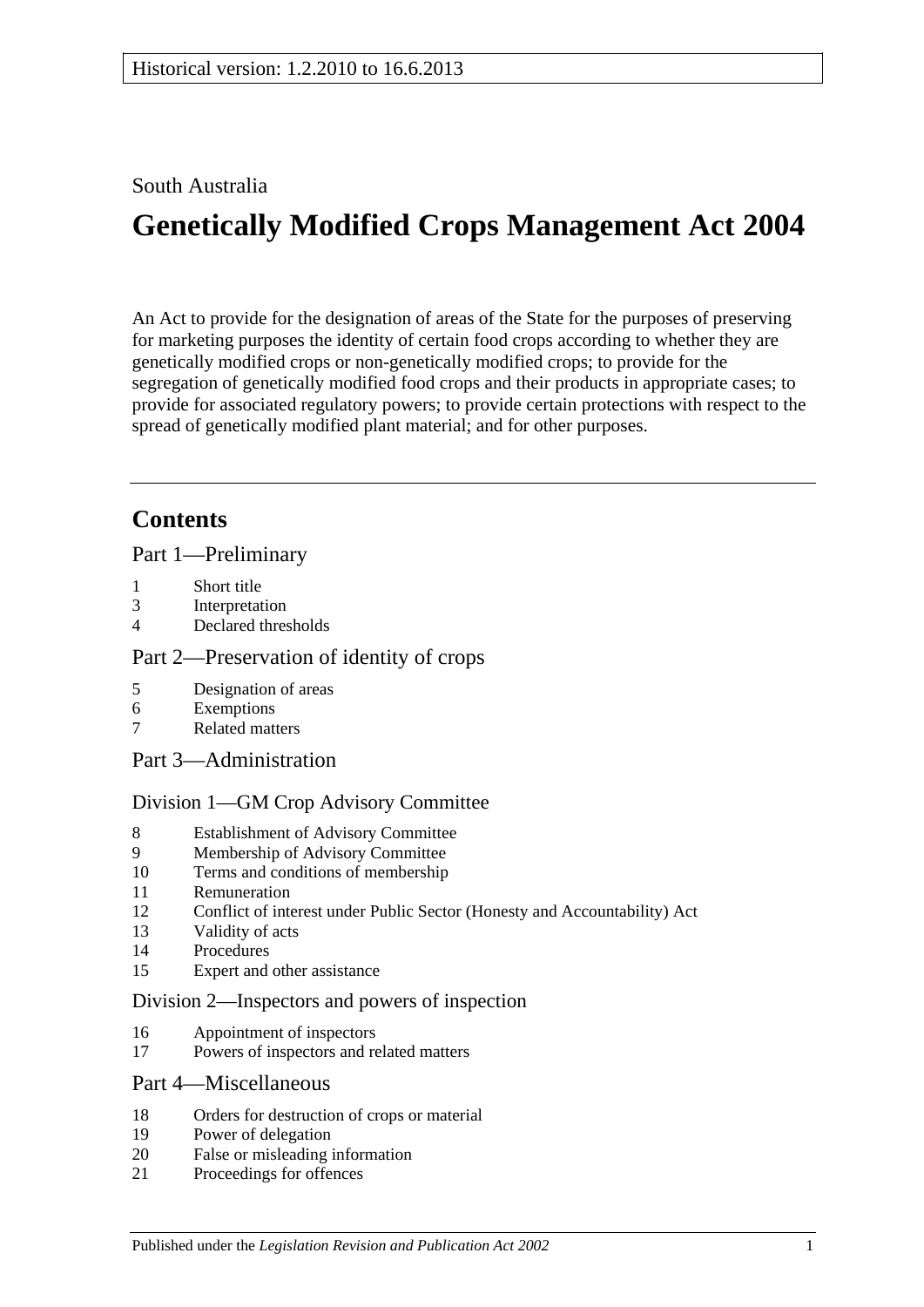- 22 [Offences by bodies corporate](#page-11-0)
- 23 [Continuing offence](#page-11-1)
- 24 [Orders on conviction for an offence](#page-11-2)
- 25 [Evidentiary provision](#page-12-0)
- 26 [Immunity from liability](#page-12-1)
- 27 [Special protection from liability for the spread of genetically modified plant material](#page-13-0)
- 28 [Regulations](#page-13-1)
- 29 [Review of Act](#page-14-0)

#### [Schedule 1—Transitional provisions](#page-14-1)

- 1 [Interim controls](#page-14-2)
- 2 [Crops established before commencement of Act](#page-15-0)
- 3 [Other provisions](#page-15-1)

#### [Legislative history](#page-16-0)

### <span id="page-1-0"></span>**The Parliament of South Australia enacts as follows:**

# **Part 1—Preliminary**

#### <span id="page-1-1"></span>**1—Short title**

This Act may be cited as the *Genetically Modified Crops Management Act 2004*.

#### <span id="page-1-2"></span>**3—Interpretation**

(1) In this Act, unless the contrary intention appears—

*Advisory Committee* means the GM Crop Advisory Committee established under [Part](#page-6-2)  [3 Division 1;](#page-6-2)

*cultivate*, in relation to a genetically modified food crop, includes—

- (a) to breed, germinate, propagate, grow, raise, culture, harvest or collect plants, or plant material, for, or as part of, that crop;
- (b) to spread, disseminate, deal with or dispose of any plant or plant material that has formed part of that crop;
- (c) to undertake any other activity brought within the ambit of this definition by the regulations,

but does not include—

- (d) to use a product derived from a crop as feed in prescribed circumstances; or
- (e) any other activity excluded from the ambit of this definition by the regulations;

*deal with*, in relation to a crop, GMO or other material, has a meaning that corresponds to deal with a GMO under the *[Gene Technology Act](http://www.legislation.sa.gov.au/index.aspx?action=legref&type=act&legtitle=Gene%20Technology%20Act%202001) 2001*;

*Department* means the department of the Minister to whom the administration of this Act has been committed;

*designated area* means an area designated by regulation under [section](#page-3-2) 5;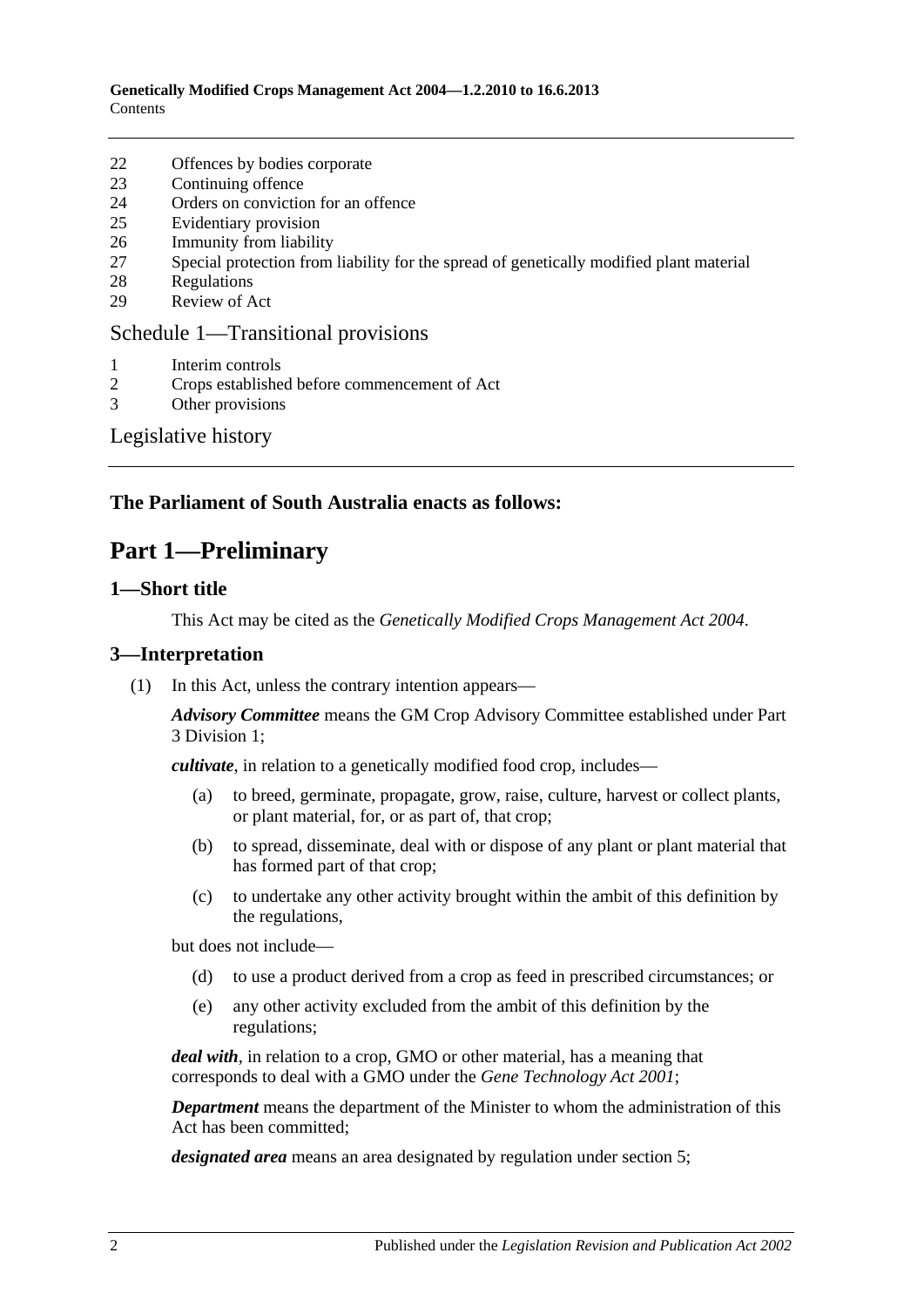*exemption notice* means an exemption notice under [section](#page-5-0) 6;

*food crop* means a crop which, or any part or product of which, may be used—

- (a) for human consumption; or
- (b) for livestock consumption,

whether or not after processing (and including as an ingredient for human consumption or livestock consumption);

*genetically modified food crop* means a food crop that consists of or includes plants—

- (a) that are genetically modified organisms; or
- (b) that are derived or produced from genetically modified organisms; or
- (c) that have inherited from other plants particular traits that occurred in those other plants because of gene technology;

*genetically modified organism* or *GMO* means a genetically modified organism within the meaning of the *[Gene Technology Act](http://www.legislation.sa.gov.au/index.aspx?action=legref&type=act&legtitle=Gene%20Technology%20Act%202001) 2001*;

*gene technology* has the same meaning as in the *[Gene Technology Act](http://www.legislation.sa.gov.au/index.aspx?action=legref&type=act&legtitle=Gene%20Technology%20Act%202001) 2001*;

*GMO licence* has the same meaning as in the *[Gene Technology Act](http://www.legislation.sa.gov.au/index.aspx?action=legref&type=act&legtitle=Gene%20Technology%20Act%202001) 2001*;

*GM related material* means any material, product or thing derived from, or used in connection with, a genetically modified food crop;

*inspector* means a person appointed to be an inspector under [Part 3 Division 2;](#page-9-0)

*livestock* means any animal which, or any part or product of which, may be used for human consumption, whether or not after processing (and including as an ingredient of food for human consumption);

*occupier*, in relation to land, includes a licensee and the holder of any right at law to use the land, but does not include a mortgagee in possession unless the mortgagee assumes active management of the land;

*owner* of land means—

- (a) if the land is unalienated from the Crown—the Crown; or
- (b) if the land is alienated from the Crown by grant in fee simple—the owner (at law or in equity) of the estate in fee simple; or
- (c) if the land is held from the Crown by lease or licence—the lessee or licensee; or
- (d) if the land is held from the Crown under an agreement to purchase—the person who has the right to purchase;

*plant* includes the seed or any part of a plant whether living or dead and whether attached to a plant or not.

- (2) For the purposes of this Act, a person will be taken to cultivate a genetically modified food crop for the purposes of an experiment if (and only if)—
	- (a) the person is only undertaking the cultivation of the crop on a controlled and limited scale; and
	- (b) the purpose of the cultivation is—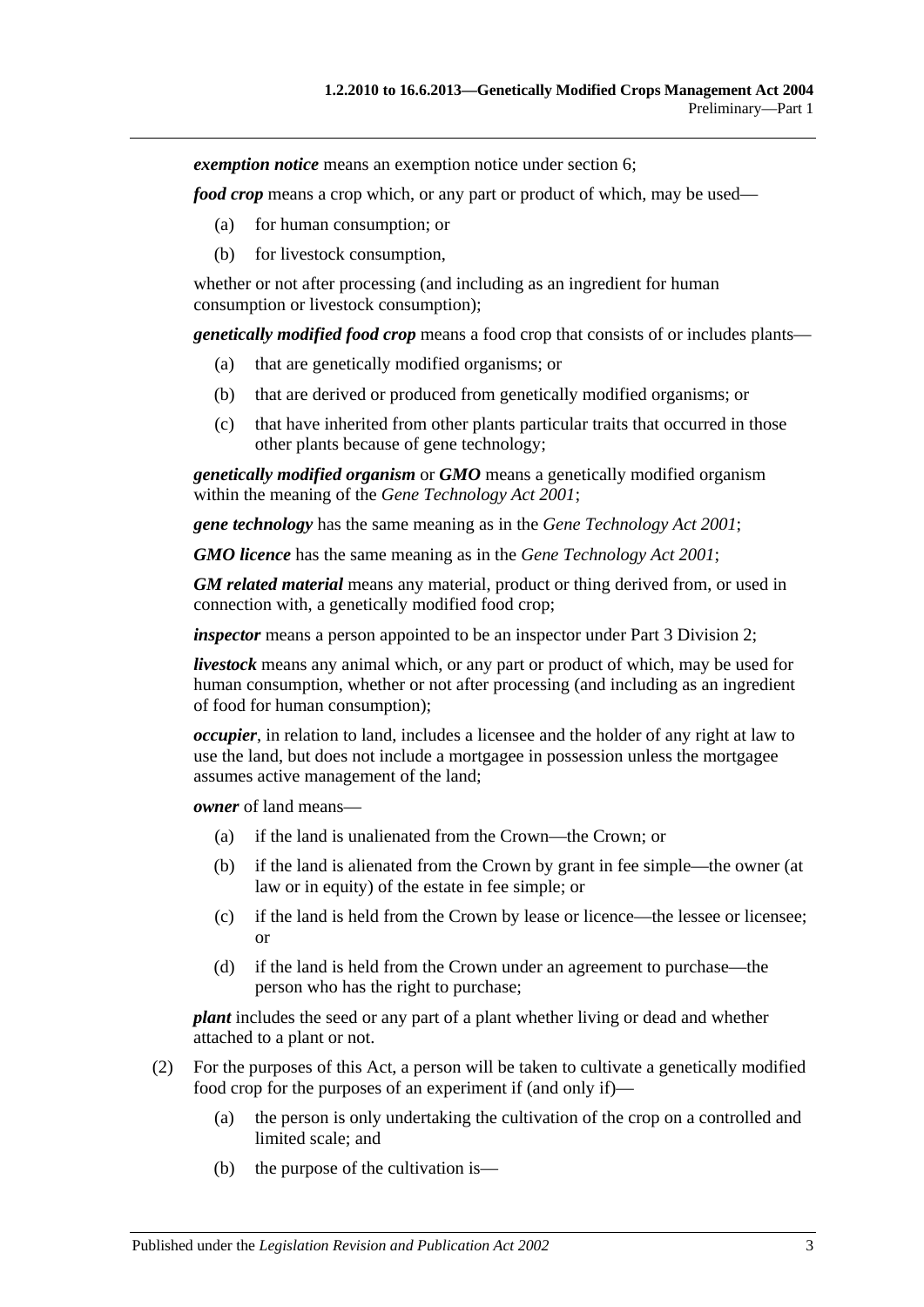- (i) to assess the crop's merit; or
- (ii) to develop or assess practices associated with the management of the crop or the protection of the environment; and
- (c) the crop, after cultivation, is not to be harvested for sale.

#### <span id="page-3-3"></span><span id="page-3-0"></span>**4—Declared thresholds**

- (1) The Minister may, by notice published in the Gazette, declare a threshold relating to the presence of GMO in crops.
- $(2)$  If—
	- (a) a declaration is made under subsection (1) in relation to the presence of a particular GMO in a particular class of crop; and
	- (b) a crop of that class that is a food crop has that GMO present but the amount or level of the GMO does not exceed the declared threshold,

then the presence of that GMO may be disregarded for the purposes of determining whether the food crop is a genetically modified food crop for the purposes of this Act.

- (3) A declaration under [subsection](#page-3-3) (1)—
	- (a) may be of general or limited application; and
	- (b) may make different provision according to the circumstances to which it is expressed to apply.
- (4) The Minister may, by further notice published in the Gazette, vary or revoke a declaration under [subsection](#page-3-3) (1).

# <span id="page-3-1"></span>**Part 2—Preservation of identity of crops**

#### <span id="page-3-4"></span><span id="page-3-2"></span>**5—Designation of areas**

- <span id="page-3-6"></span>(1) The Governor may, by regulation—
	- (a) designate an area of the State as an area in which—
		- (i) genetically modified food crops of a specified class must not be cultivated; or
		- (ii) no genetically modified food crops may be cultivated;
	- (b) designate an area of the State as an area in which a genetically modified food crop must not be cultivated unless it is a genetically modified food crop of a specified class;
	- (c) designate an area of the State as the only part of the State in which genetically modified food crops of a specified class may be cultivated.
- <span id="page-3-7"></span><span id="page-3-5"></span>(2) The Governor must not make a regulation under [subsection](#page-3-4) (1) except on the recommendation of the Minister.
- <span id="page-3-8"></span>(3) The Minister must not make a recommendation under [subsection](#page-3-5) (2) unless—
	- (a) the Minister has undertaken a public consultation process that satisfies the following requirements: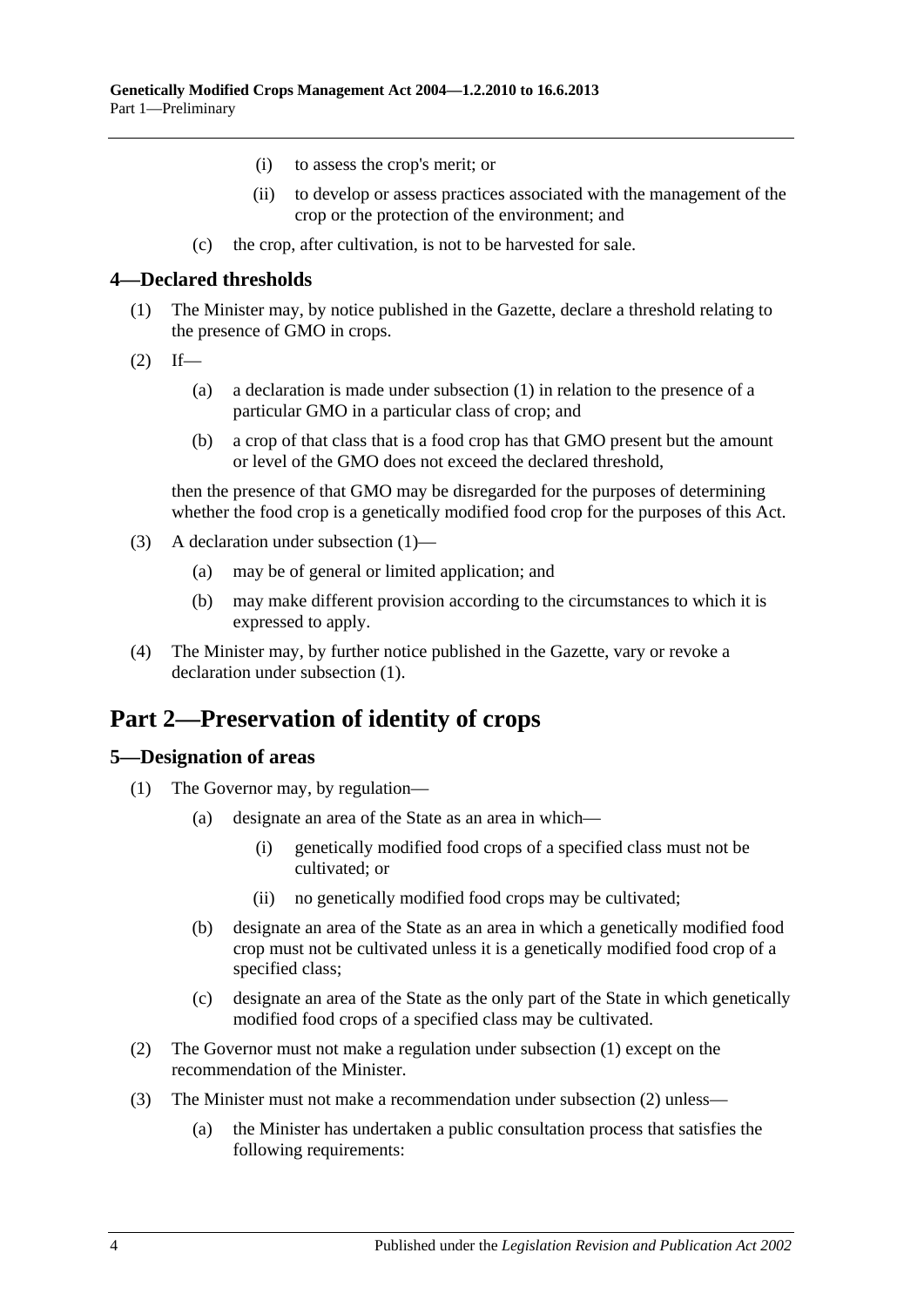- (i) the process must provide for public notice to be given in relation to the proposal to recommend the making of a regulation under [subsection](#page-3-4) (1); and
- (ii) the process must allow interested persons to make representations in writing to the Minister over a period of at least 6 weeks specified in the notice; and
- (iii) the process must provide for at least 1 public meeting to be held in an area to be affected by the proposal during the period specified in the notice; and
- (b) the Minister is satisfied that the regulation should be made for marketing purposes.
- <span id="page-4-1"></span>(4) If the Governor has designated an area under [subsection](#page-3-6) (1)(b) or [\(c\),](#page-3-7) the entitlement of a person to cultivate a genetically modified food crop within the area (as provided by the relevant regulation) is subject to the requirement that the cultivation must be within the ambit of a declaration of the Minister made under [subsection](#page-4-0) (5) for the purposes of this subsection (and cultivation must not occur unless or until this requirement is satisfied).
- <span id="page-4-2"></span><span id="page-4-0"></span>(5) For the purposes of [subsection](#page-4-1) (4), the Minister may in relation to a specified class of genetically modified food crop, by notice published in the Gazette, make a declaration under this subsection if the Minister is satisfied that—
	- (a) appropriate and effective systems have been developed to ensure the segregation of any genetically modified food crop of that class, or of any GM related material, from other crops, materials, products or things in order to preserve the identity of those other crops, materials, products or things; and
	- (b) persons involved in the cultivation of a genetically modified food crop of that class, or in any process associated with such a crop or with any GM related material, can reasonably be expected to comply with the systems contemplated under [paragraph](#page-4-2) (a); and
	- (c) an assessment has been undertaken of the likely impact (if any) that the cultivation of crops of that class within the relevant designated area will have on relevant markets (including markets for other forms of crops, materials, products or things) and that, in the circumstances, it is reasonable for cultivation of crops of that class to proceed in that designated area.
- <span id="page-4-3"></span>(6) The Minister may, by subsequent notice published in the Gazette, vary or revoke a declaration under [subsection](#page-4-0) (5).
- (7) The Minister may, in a notice under [subsection](#page-4-3) (6) or by subsequent notice in the Gazette, make any provision of a saving or transitional nature.
- (8) The Minister must, before making a recommendation or declaration under this section, consult with the Advisory Committee and take into account any advice provided by the Advisory Committee in relation to the matter.
- (9) As soon as practicable after publishing a notice under this section, the Minister should cause a copy of the notice to be published—
	- (a) in a newspaper circulating generally throughout the State; and
	- (b) on the Department's website.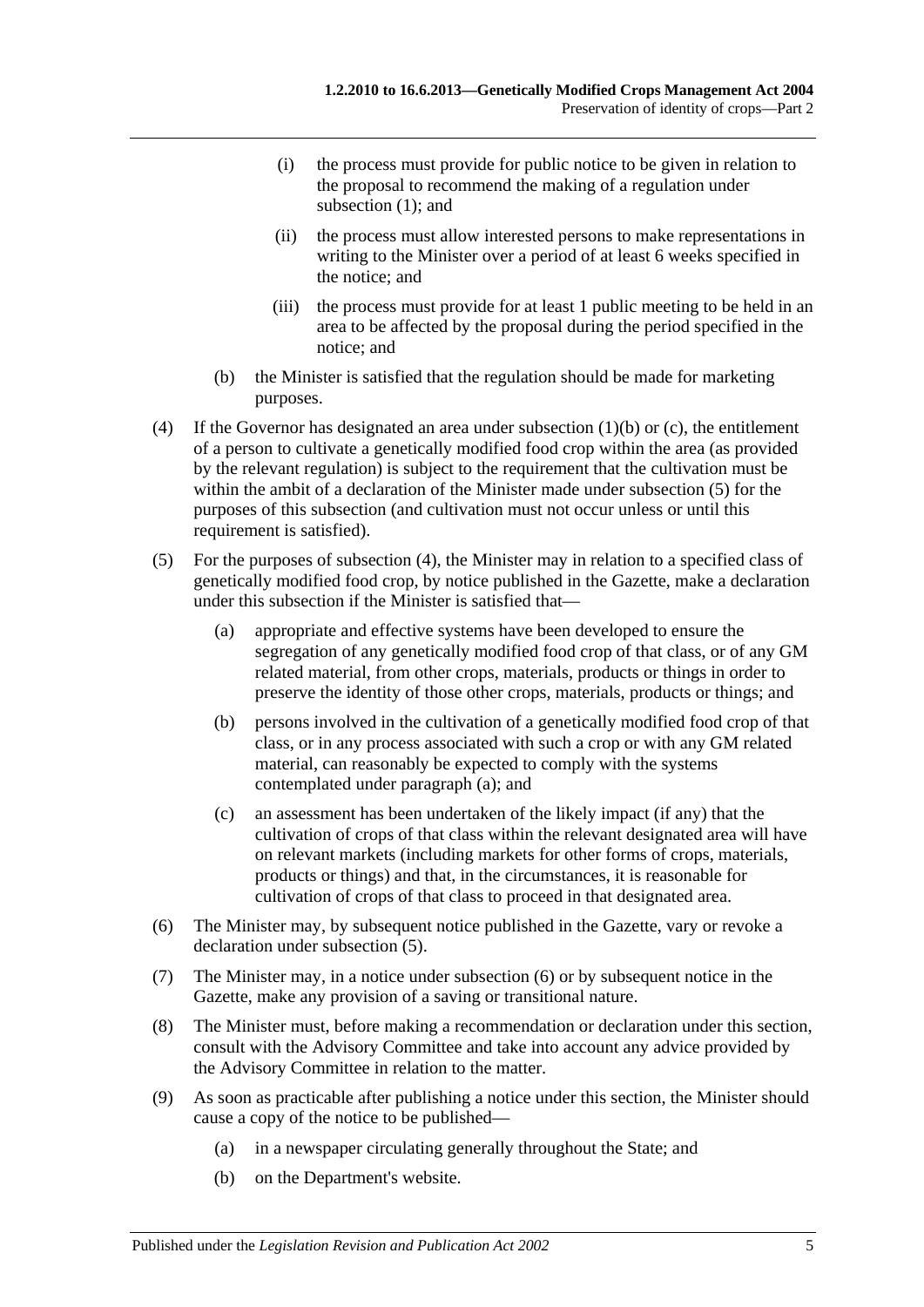- (10) The Governor may, by regulation, designate criteria that the Advisory Committee must take into account for the purposes of giving advice to the Minister under this section.
- <span id="page-5-1"></span>(11) The Governor may, by regulation (whether or not in conjunction with a regulation under [subsection](#page-3-4) (1)), prescribe requirements that must be complied with if a person is involved in the cultivation of a genetically modified food crop or in any process associated with any such crop or with any GM related material.
- (12) A person is guilty of an offence if—
	- (a) the person cultivates a crop in contravention of [subsection](#page-3-4) (1) or [\(4\);](#page-4-1) or
	- (b) the person contravenes, or fails to comply with, a requirement under [subsection](#page-5-1)  $(11)$ .

Maximum penalty: \$200 000.

#### <span id="page-5-0"></span>**6—Exemptions**

- (1) The Minister may, by notice published in the Gazette (an *exemption notice*), confer exemptions from the operation of [section](#page-3-2) 5.
- <span id="page-5-3"></span><span id="page-5-2"></span>(2) However, the Minister must not confer an exemption unless—
	- (a) the purpose of the exemption is to allow a specified person—
		- (i) to cultivate a genetically modified food crop on a limited scale under, and in accordance with, a GMO licence authorising the release of the relevant GMO into the environment for the purposes of an experiment; or
		- (ii) to cultivate a genetically modified food crop on a limited and contained basis at a specified place or places; or
		- (iii) to cultivate a genetically modified food crop on the basis that all dealings with the crop will be undertaken by the same person (or by a person or person acting on behalf of the same person) under a *closed loop system* that includes processes and procedures designed to ensure the segregation of the crop, and of any GM related material, from other crops, materials, products or things in order to preserve the identity of those other crops, materials, products or things; and
	- (b) the Minister is satisfied that it is reasonable that the exemption be granted after taking into account market requirements.
- (3) The Minister must, before granting an exemption under [subsection](#page-5-2) (2)(a)(ii) or [\(iii\),](#page-5-3) consult with the Advisory Committee and take into account any advice provided by the Advisory Committee in relation to the matter.
- (4) An exemption may be granted by the Minister on such conditions as the Minister thinks fit.
- (5) The Minister may, by further notice published in the Gazette—
	- (a) vary or revoke an exemption; or
	- (b) vary or revoke a condition of an exemption.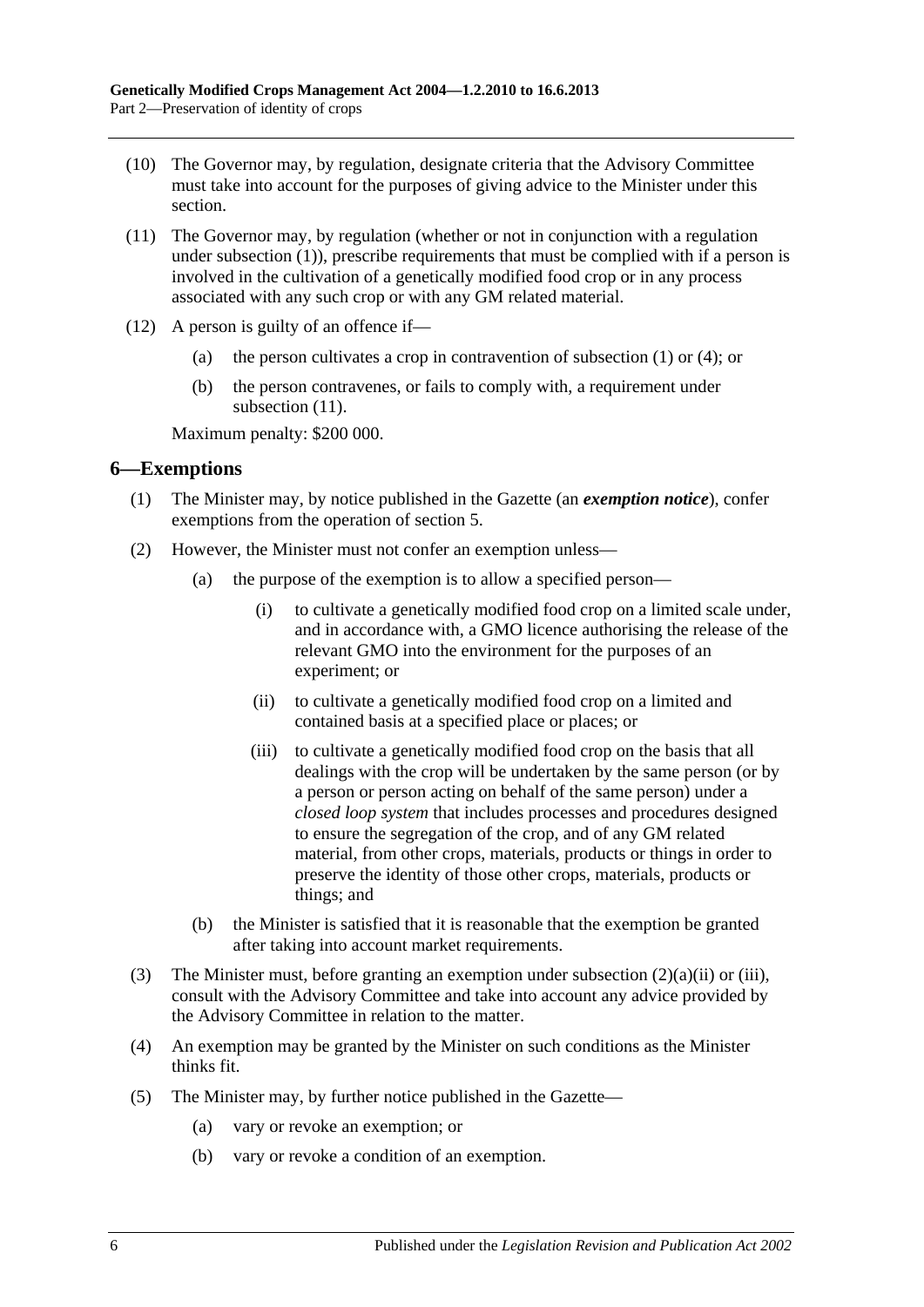(6) A person is guilty of an offence if the person contravenes, or fails to comply with, a condition of an exemption under this section.

Maximum penalty: \$200 000.

### <span id="page-6-0"></span>**7—Related matters**

- (1) The Minister may, before taking any action under this Part—
	- (a) seek advice or submissions from any person or body;
	- (b) take such other action or initiate such other investigations as the Minister thinks fit.
- <span id="page-6-5"></span>(2) The regulations may prescribe fees or charges in relation to the assessment of applications, proposals or submissions furnished or made to the Minister with respect to the taking of any action (whether by the Governor or the Minister) under this Part.
- (3) A regulation under [subsection](#page-6-5) (2) may—
	- (a) prescribe differential fees or charges;
	- (b) provide for fees or charges to be determined according to prescribed factors, or according to the determination of the Minister.
- (4) The Minister may require that any application, proposal or submission made for the purposes of this Part be made in a manner and form determined by the Minister.

# <span id="page-6-1"></span>**Part 3—Administration**

# <span id="page-6-2"></span>**Division 1—GM Crop Advisory Committee**

## <span id="page-6-3"></span>**8—Establishment of Advisory Committee**

- (1) The *GM Crop Advisory Committee* is established.
- (2) The Advisory Committee has the functions assigned to the Advisory Committee by this Act or the Minister.

## <span id="page-6-4"></span>**9—Membership of Advisory Committee**

- (1) The Advisory Committee consists of between 9 and 11 members appointed by the Governor of whom—
	- (a) 1 must be a person nominated by the Minister, who will be the presiding member of the Advisory Committee; and
	- (b) at least 1 must be a person nominated by the Minister who has, in the opinion of the Minister, appropriate knowledge of, and experience in dealing with, issues surrounding the provision of seeds and propagating material within the primary production sector; and
	- (c) at least 1 must be a person nominated by the Minister who has, in the opinion of the Minister, appropriate knowledge of, and experience in, the production of crops generally; and
	- (d) at least 1 must be a person nominated by the Minister who has, in the opinion of the Minister, a particular interest in the production of crops that are GM-free; and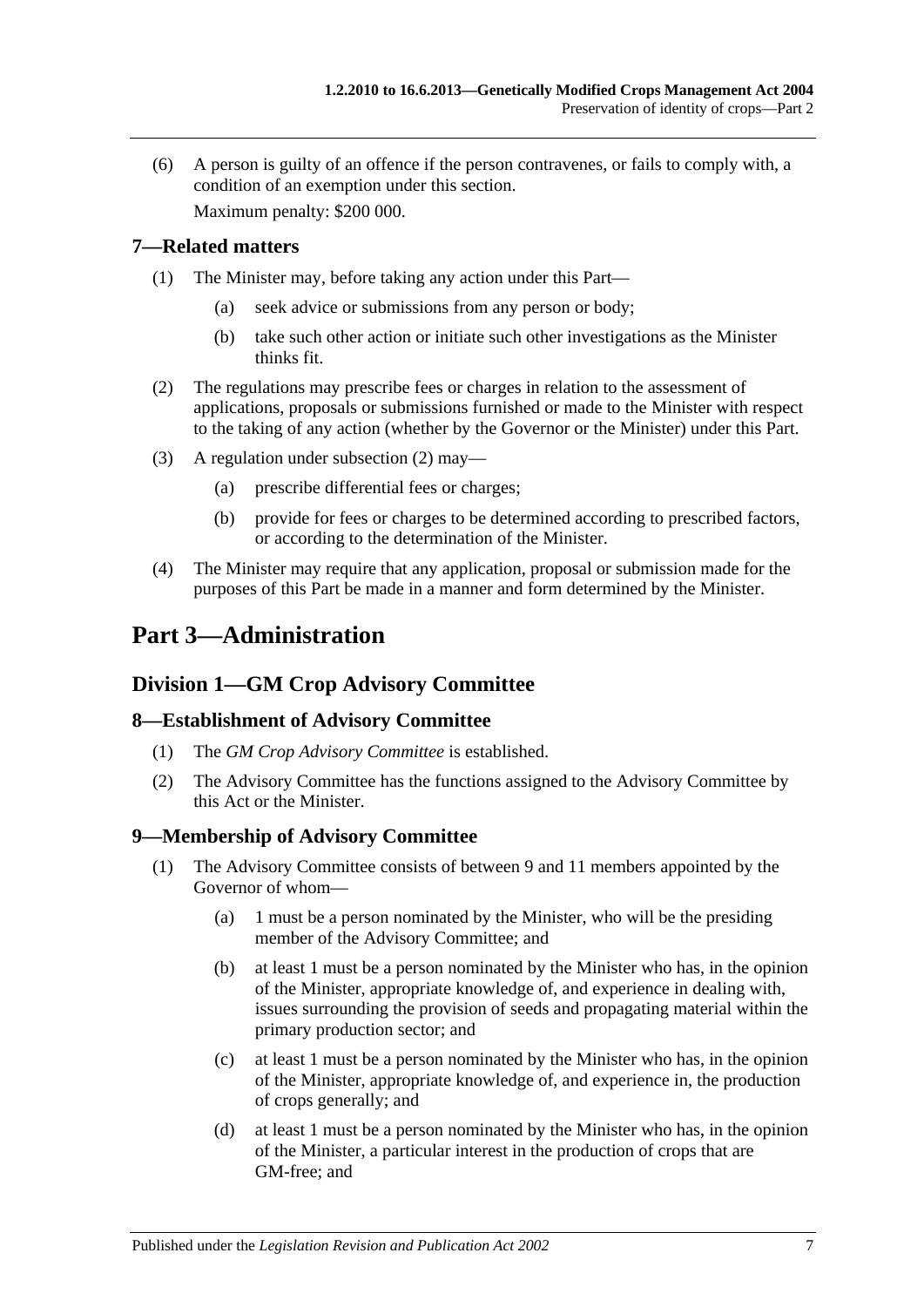- (e) at least 1 must be a person nominated by the Minister who has, in the opinion of the Minister, appropriate knowledge of, and experience in, the handling, transportation, storage and delivery of crops and associated products; and
- (f) at least 1 must be a person nominated by the Minister who has, in the opinion of the Minister, appropriate knowledge of, and experience in, the marketing of crops and associated products; and
- (g) 1 must be a person engaged in the administration of this Act nominated by the Minister; and
- (h) 1 must be a person nominated by the Minister who is directly involved in exporting, wholesaling or retailing food or food products.
- (2) At least 2 members of the Advisory Committee must be women and at least 2 members must be men.

#### <span id="page-7-0"></span>**10—Terms and conditions of membership**

- (1) A member of the Advisory Committee will be appointed on conditions determined by the Governor for a term, not exceeding 3 years, specified in the instrument of appointment and, at the expiration of a term of appointment, is eligible for reappointment.
- (2) The Governor may appoint a suitable person to be the deputy of a member of the Advisory Committee and the deputy may act as a member of the Advisory Committee during any period of absence of the member.
- <span id="page-7-3"></span>(3) The Governor may remove a member of the Advisory Committee from office—
	- (a) for breach of, or non-compliance with, a condition of appointment; or
	- (b) for misconduct; or
	- (c) for failure or incapacity to carry out official duties satisfactorily.
- (4) The office of a member of the Advisory Committee becomes vacant if the member—
	- (a) dies; or
	- (b) completes a term of office and is not reappointed; or
	- (c) resigns by written notice to the Minister; or
	- (d) is removed from office under [subsection](#page-7-3) (3).

#### <span id="page-7-1"></span>**11—Remuneration**

A member of the Advisory Committee is entitled to remuneration, allowances and expenses determined by the Minister.

#### <span id="page-7-2"></span>**12—Conflict of interest under Public Sector (Honesty and Accountability) Act**

A member of the Advisory Committee will not be taken to have a direct or indirect interest in a matter for the purposes of the *[Public Sector \(Honesty and Accountability\)](http://www.legislation.sa.gov.au/index.aspx?action=legref&type=act&legtitle=Public%20Sector%20(Honesty%20and%20Accountability)%20Act%201995)  Act [1995](http://www.legislation.sa.gov.au/index.aspx?action=legref&type=act&legtitle=Public%20Sector%20(Honesty%20and%20Accountability)%20Act%201995)* by reason only of the fact that the member has an interest in a matter that is shared in common with the public or persons engaged in or associated with the industry in which the member works generally, or a substantial section of the public or such persons.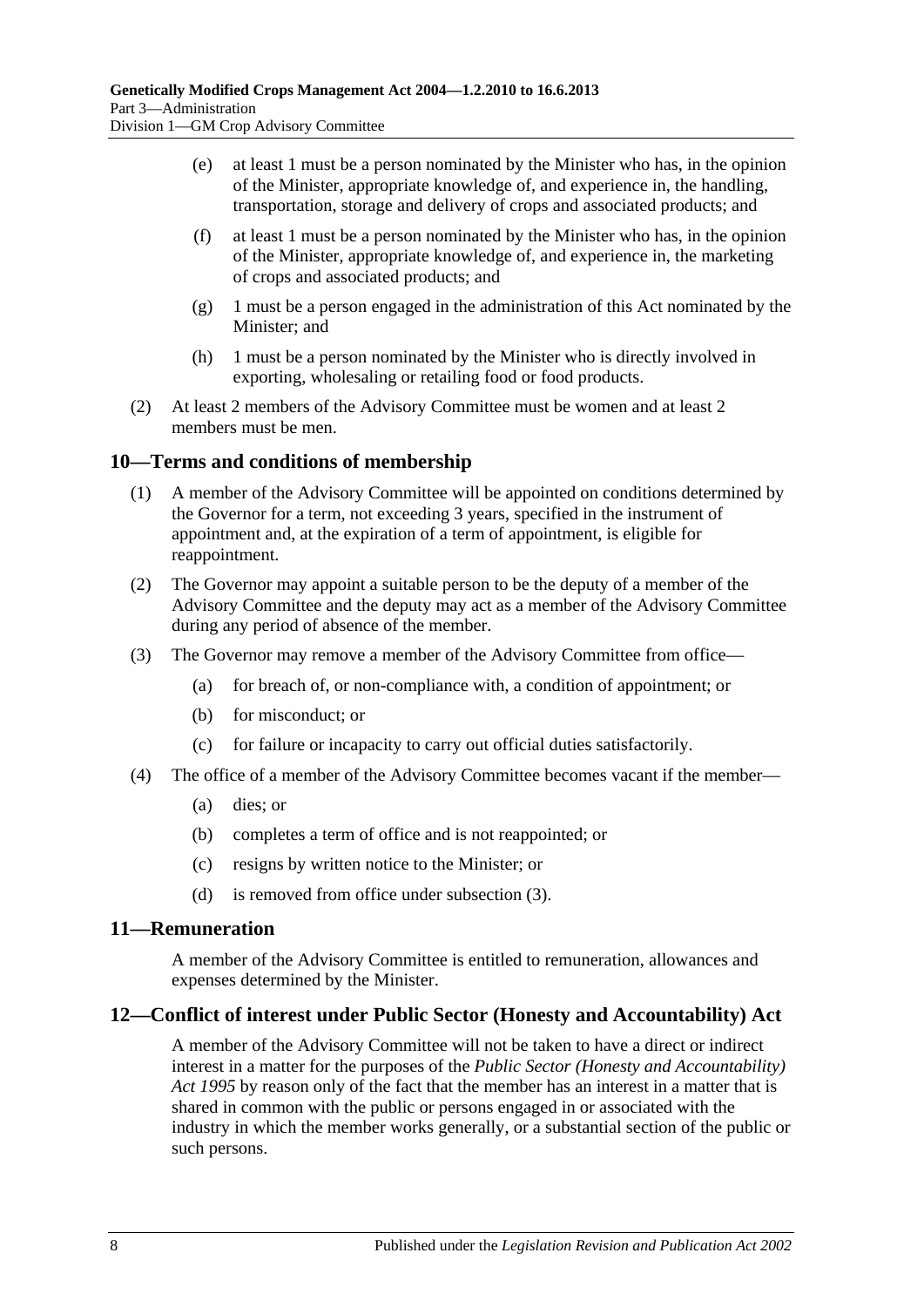### <span id="page-8-0"></span>**13—Validity of acts**

An act or proceeding of the Advisory Committee is not invalid by reason only of a vacancy in its membership or a defect in the appointment of a member.

#### <span id="page-8-1"></span>**14—Procedures**

- (1) A quorum of the Advisory Committee consists of 6 members.
- (2) If the presiding member of the Advisory Committee is absent from a meeting of the Advisory Committee, a member chosen by the members present at the meeting will preside.
- (3) A decision carried by a majority of the votes cast by the members present at a meeting of the Advisory Committee is a decision of the Advisory Committee.
- (4) Each member present at a meeting of the Advisory Committee has 1 vote on any question arising for decision and, if the votes are equal, the member presiding at the meeting may exercise a casting vote.
- (5) A conference by telephone or other electronic means between the members of the Advisory Committee will, for the purposes of this section, be taken to be a meeting of the Advisory Committee at which the participating members are present if—
	- (a) notice of the conference is given to all members in the manner determined by the Advisory Committee for the purpose; and
	- (b) each participating member is capable of communicating with every other participating member during the conference.
- (6) A proposed resolution of the Advisory Committee becomes a valid decision of the Advisory Committee despite the fact that it is not voted on at a meeting of the Advisory Committee if—
	- (a) notice of the proposed resolution is given to all members of the Advisory Committee in accordance with procedures determined by the Advisory Committee; and
	- (b) a majority of the members express concurrence in the proposed resolution by letter, telegram, telex, facsimile transmission or other written communication setting out the terms of the resolution.
- (7) The Advisory Committee must have accurate minutes kept of its meetings.
- (8) Subject to this Act, the Advisory Committee may determine its own procedures.

#### <span id="page-8-2"></span>**15—Expert and other assistance**

The Advisory Committee may, in connection with the performance of its functions—

- (a) engage experts or consultants;
- (b) seek advice or submissions from any person or body;
- (c) undertake inquiries or initiate investigations;
- (d) inform itself of any matter in any other manner, as it thinks fit.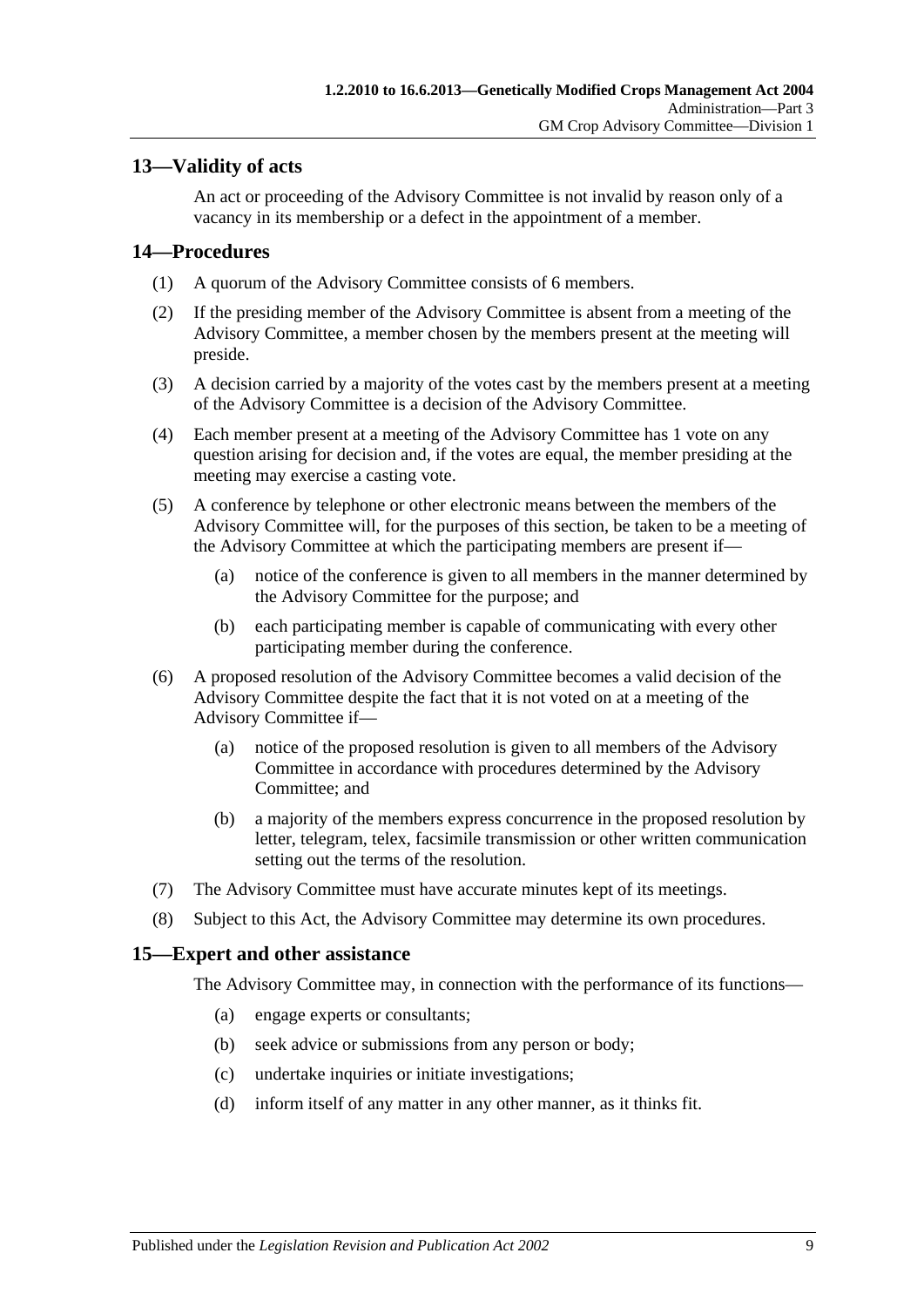# <span id="page-9-0"></span>**Division 2—Inspectors and powers of inspection**

#### <span id="page-9-1"></span>**16—Appointment of inspectors**

- (1) The Minister may appoint persons to be inspectors for the purposes of this Act.
- (2) An appointment may be made subject to conditions or limitations specified in the instrument of appointment.
- (3) An inspector must be issued with an identity card containing a recent photograph of the inspector.
- (4) An inspector must carry his or her identity card at all times when exercising or performing powers or functions as an inspector.
- (5) The Minister may vary or revoke an appointment at any time.

#### <span id="page-9-5"></span><span id="page-9-2"></span>**17—Powers of inspectors and related matters**

- (1) This Act is to be read as if Part 11 Divisions 3 to 5 (inclusive) and 7 to 11 (inclusive) of the *[Gene Technology Act](http://www.legislation.sa.gov.au/index.aspx?action=legref&type=act&legtitle=Gene%20Technology%20Act%202001) 2001* were incorporated into this Act, subject to any modifications, additions or exclusions prescribed by regulation, together with any definitions contained in the *[Gene Technology Act](http://www.legislation.sa.gov.au/index.aspx?action=legref&type=act&legtitle=Gene%20Technology%20Act%202001) 2001* of terms used in those provisions.
- (2) Without limiting [subsection](#page-9-5) (1), the grounds on which an inspector may enter any premises will be taken to include to determine whether there is an actual or potential risk to a market from the presence of a crop, GMO or GM related material on the premises.

# <span id="page-9-3"></span>**Part 4—Miscellaneous**

#### <span id="page-9-4"></span>**18—Orders for destruction of crops or material**

- (1) The Minister may, by instrument in writing—
	- (a) order the destruction of a crop if the Minister is satisfied that the crop has been cultivated or dealt with in contravention of this Act;
	- (b) order the destruction of any GM related material if the Minister is satisfied that the material has been produced, used or dealt with in contravention of this Act, or is associated with any crop that has been cultivated or dealt with in contravention of this Act.
- <span id="page-9-6"></span>(2) For the purpose of giving effect to an order under this section, an inspector may, by force of this section—
	- (a) enter the land on which any crop or GM related material is situated and, if necessary, enter premises on the land; and
	- (b) seize any crop or GM related material; and
	- (c) destroy any crop or GM related material, either on the land or elsewhere.
- (3) However, before an inspector takes action to seize or destroy a crop or GM related material under [subsection](#page-9-6) (2), the inspector must ensure that an owner or occupier of the land has been given a reasonable opportunity to take action to remove or destroy the crop or GM related material in response to the particular order.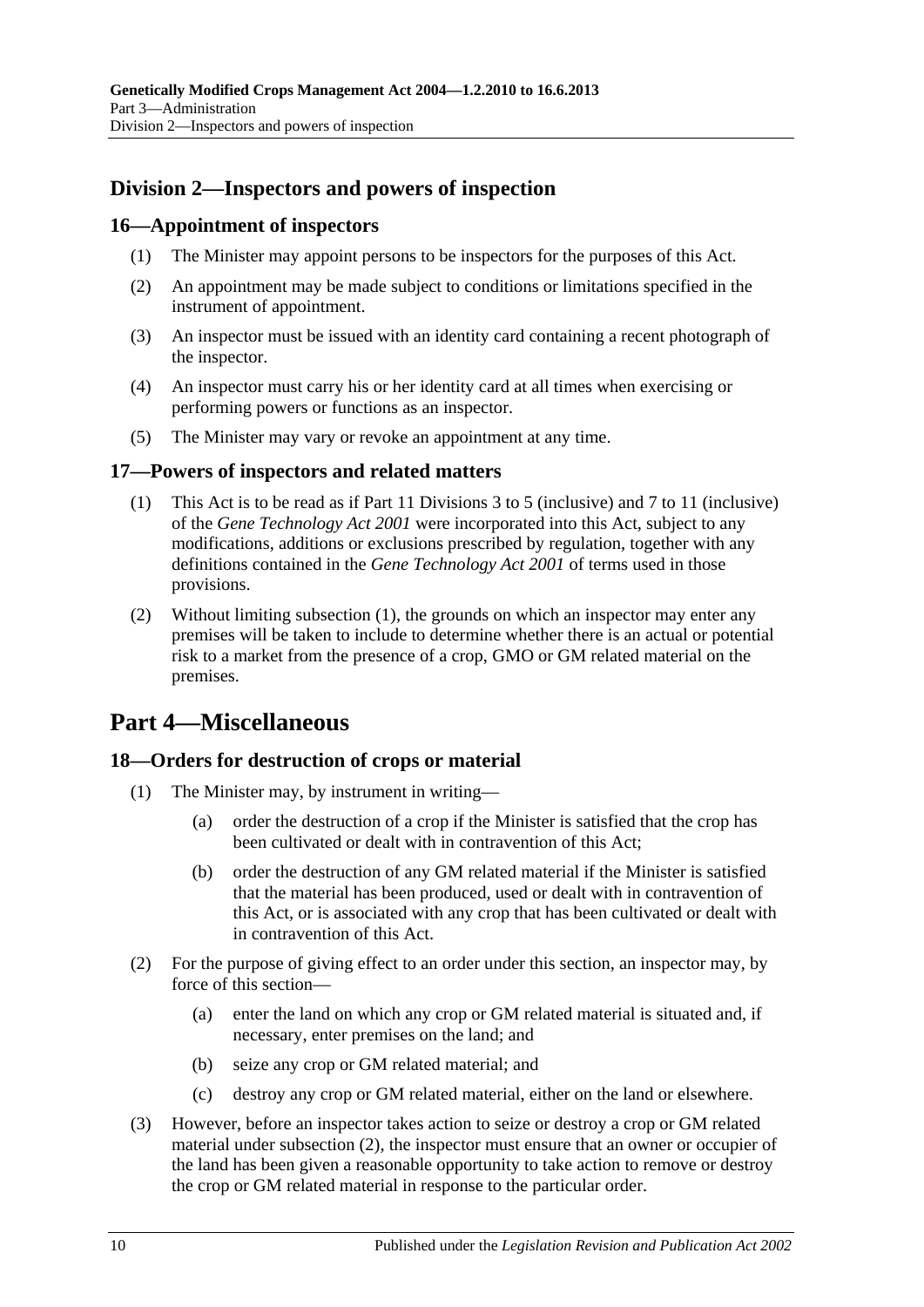- (4) The reasonable costs and expenses incurred by an inspector or the Department in taking action under this section may be recovered by the Minister as a debt from the person who has acted in contravention of this Act.
- <span id="page-10-3"></span> $(5)$  If—
	- (a) a person suffers loss or damage as a result of the exercise of powers under this section in relation to a crop or any GM related material; and
	- (b) proceedings for an offence against this Act involving the relevant crop or material have not been commenced within 12 months after the exercise of powers under this section, or such proceedings are commenced within that time but those proceedings are subsequently discontinued or the defendant is acquitted,

then the person who has suffered the loss or damage is entitled to reasonable compensation (payable by the Crown) for that loss or damage.

(6) An amount payable under [subsection](#page-10-3) (5) (if any) may be recovered by the person as a debt from the Crown in a court of competent jurisdiction.

#### <span id="page-10-0"></span>**19—Power of delegation**

- (1) The Minister may delegate to a body or person (including a person for the time being holding or acting in a specified office or position) a function or power of the Minister under this Act.
- (2) A delegation under this section—
	- (a) must be by instrument in writing; and
	- (b) may be absolute or conditional; and
	- (c) does not derogate from the ability of the Minister to act in any matter; and
	- (d) is revocable at will.
- (3) A function or power delegated under this section may, if the instrument of delegation so provides, be further delegated.

#### <span id="page-10-1"></span>**20—False or misleading information**

A person who furnishes information to the Minister or the Advisory Committee for the purposes of this Act that is false or misleading in a material particular is guilty of an offence.

Maximum penalty: \$10 000.

#### <span id="page-10-2"></span>**21—Proceedings for offences**

- (1) Proceedings for an offence against this Act may only be commenced by—
	- (a) the Minister; or
	- (b) the Chief Executive of the Department; or
	- (c) an inspector; or
	- (d) a person acting with the authorisation in writing of the Minister.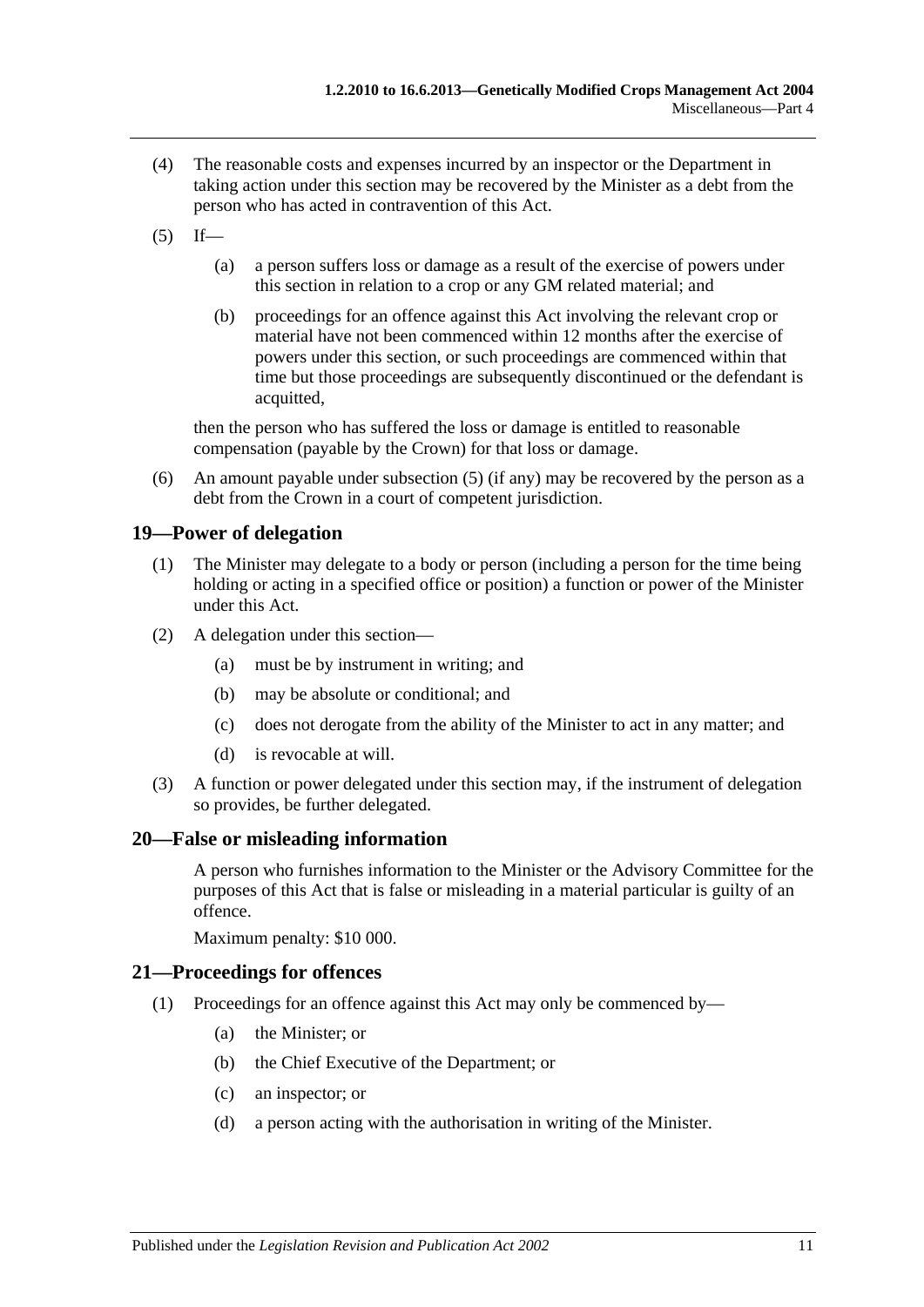(2) An apparently genuine document purporting to be under the hand of the Minister and to authorise the commencement of proceedings under this Act must be accepted in legal proceedings, in the absence of proof to the contrary, as proof of the authorisation.

#### <span id="page-11-0"></span>**22—Offences by bodies corporate**

- (1) If a body corporate commits an offence against this Act, each member of the governing body, and the manager, of the body corporate are guilty of an offence and liable to the same penalty as is prescribed for the principal offence unless it is proved that the principal offence did not result from failure on his or her part to take reasonable and practicable measures to prevent the commission of the offence.
- (2) A person may be prosecuted and convicted of an offence under this section whether or not the body corporate has been prosecuted or convicted of the offence committed by the body corporate.

## <span id="page-11-1"></span>**23—Continuing offence**

- (1) A person convicted of an offence against a provision of this Act in respect of a continuing act or omission—
	- (a) is liable, in addition to the penalty otherwise applicable to the offence, to a penalty for each day during which the act or omission continued of not more than one-tenth of the maximum penalty prescribed for that offence; and
	- (b) is, if the act or omission continues after the conviction, guilty of a further offence against the provision and liable, in addition to the penalty otherwise applicable to the further offence, to a penalty for each day during which the act or omission continued after the conviction of not more than one-tenth of the maximum penalty prescribed for the offence.
- (2) If an offence consists of an omission to do something that is required to be done, the omission will be taken to continue for as long as the thing required to be done remains undone after the end of the period for compliance with the requirement.

## <span id="page-11-2"></span>**24—Orders on conviction for an offence**

- <span id="page-11-3"></span>(1) If a person is convicted of an offence against this Act, the court by which the conviction is recorded may, in addition to any penalty that it may impose, do one or more of the following:
	- (a) order the person to take specified action to make good any contravention or default on which the conviction is based in a manner, and within a period, specified by the court (including an order that the person destroy any crop that has been found to have been cultivated in contravention of this Act, or that the person deal with or destroy any GM related material);
	- (b) order the person to pay to the Crown an amount determined by the court to be equal to a fair assessment of any financial benefit that the person, or an associate of the person, has gained, or can reasonably be expected to gain, as a result of the commission of the offence;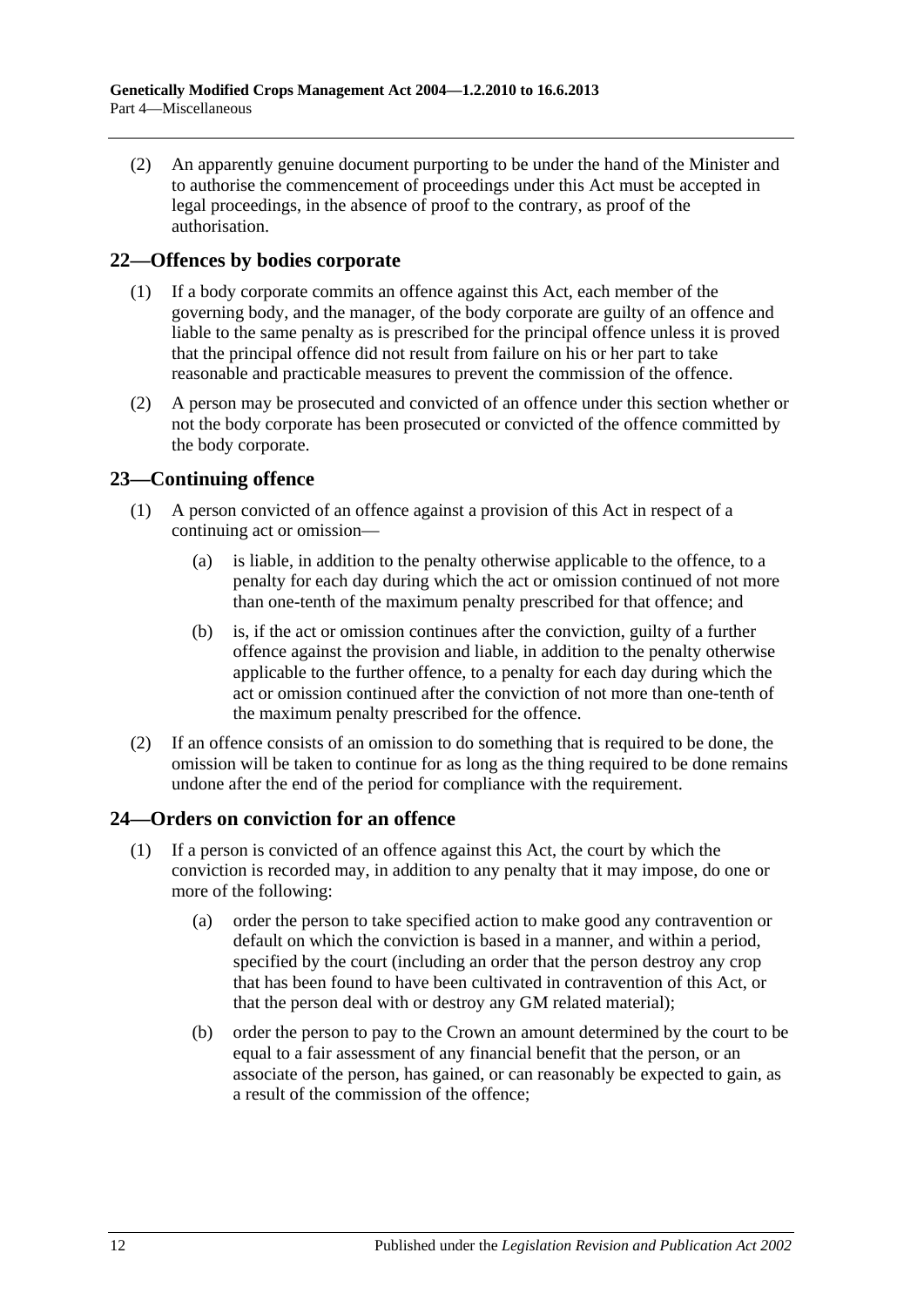- (c) order the person to pay to any person who has suffered loss or damage as a result of any contravention or default on which the conviction is based, or who has incurred costs or expenses as a result of any such contravention or default, compensation for the loss or damage or an amount for or towards those costs or expenses.
- <span id="page-12-2"></span>(2) For the purposes of [subsection](#page-11-3) (1)(b), a person is an *associate* of another if—
	- (a) they are married or domestic partners; or
	- (b) one is the parent, child, brother or sister of the other; or
	- (c) they are in partnership; or
	- (d) they are both trustees or beneficiaries of the same trust, or one is a trustee and the other is a beneficiary of the same trust; or
	- (e) one is a body corporate or other entity (whether inside or outside Australia) and the other is a director or member of the governing body of the body corporate or other entity; or
	- (f) one is a body corporate or other entity (whether inside or outside Australia) and the other is a person who has a legal or equitable interest in 5 per cent or more of the share capital of the body corporate or other entity; or
	- (g) they are related bodies corporate within the meaning of the *Corporations Act 2001* of the Commonwealth; or
	- (h) a relationship of a prescribed kind exists between them; or
	- (i) a chain of relationships can be traced between them under any one or more of the above paragraphs.
- (3) For the purposes of [subsection](#page-12-2) (2)(d), a *beneficiary* of a trust includes an object of a discretionary trust.
- (4) In this section—

*domestic partner* means a person who is a domestic partner within the meaning of the *[Family Relationships Act](http://www.legislation.sa.gov.au/index.aspx?action=legref&type=act&legtitle=Family%20Relationships%20Act%201975) 1975*, whether declared as such under that Act or not.

## <span id="page-12-0"></span>**25—Evidentiary provision**

In any proceedings, a certificate executed by the Minister certifying as to a matter relating to—

- (a) a delegation, authority or appointment under this Act; or
- (b) any requirement to consult with the Advisory Committee under this Act; or
- (c) the details of any analysis carried out on a sample of a crop or other material,

constitutes proof, in the absence of proof to the contrary, of the matter so certified.

#### <span id="page-12-1"></span>**26—Immunity from liability**

- (3) No liability attaches to the Crown (or to the Minister) by virtue of the fact—
	- (a) that the Governor has made a regulation under [Part 2;](#page-3-1) or
	- (b) that the Minister has made a recommendation, declaration or determination, or granted an exemption, under [Part 2.](#page-3-1)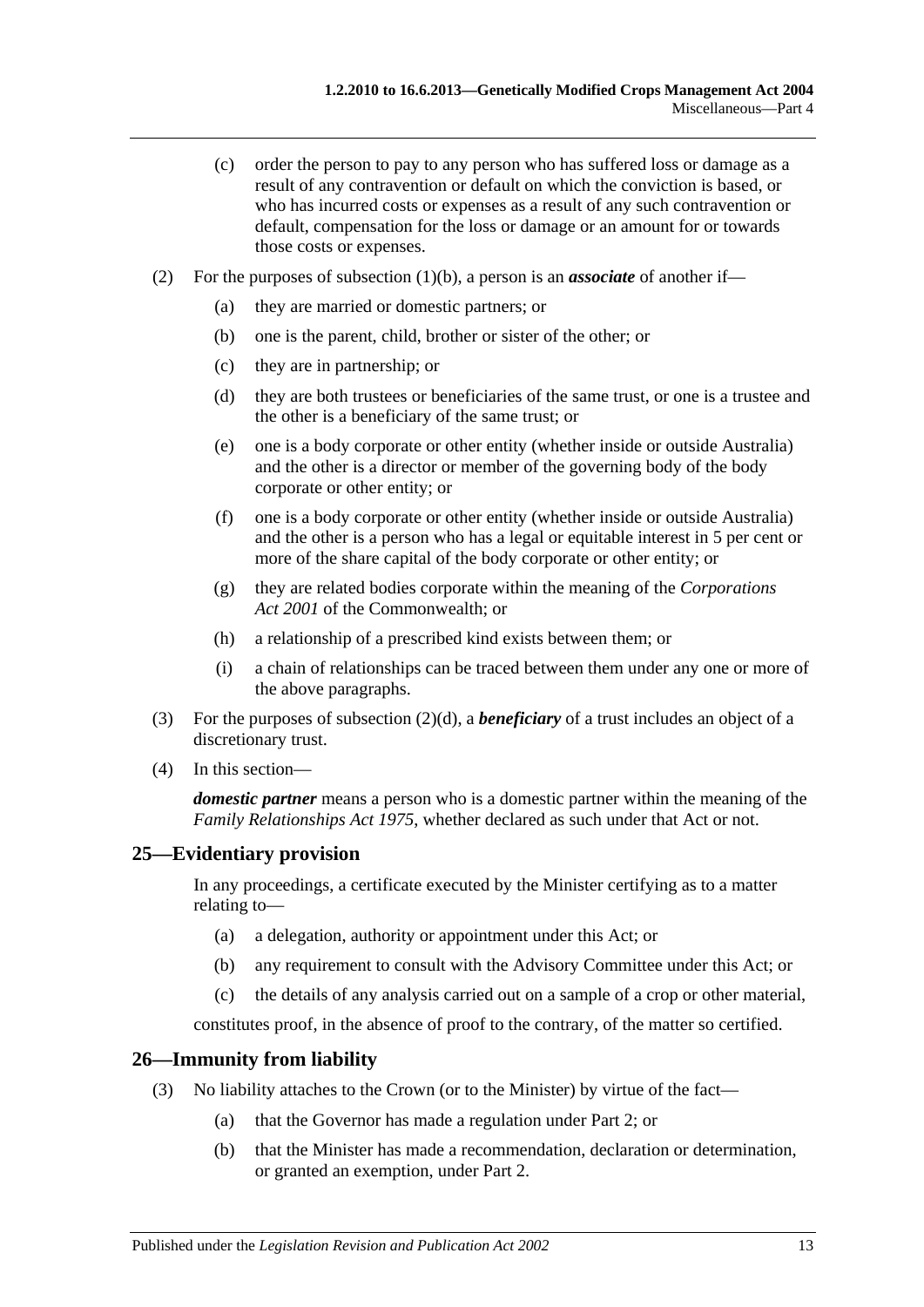## <span id="page-13-0"></span>**27—Special protection from liability for the spread of genetically modified plant material**

- (1) In this section—
	- (a) *genetically modified plant material* means—
		- (a) a plant or propagating material that is a GMO, or that is derived or produced from a GMO; or
		- (b) a GMO that is capable of modifying a plant or propagating material;
	- (b) *propagating material* means seed or other material from which a plant can be propagated.

<span id="page-13-2"></span>
$$
(2) \quad \text{If} \quad -
$$

- (a) genetically modified plant material is present on any land; and
- (b) the existence of the material on the land is attributable to the spread, dissemination or persistence of the material; and
- (c) the original introduction of such material to the land was not knowingly undertaken by or on behalf of any person who is, or who has been, an owner or occupier of the land,

then no action may be brought in a South Australian court or under South Australian law against a person who is an owner or occupier of the land on account of the fact—

- (d) that the material is present on the land; or
- (e) that the person has dealt with the material.
- (3) [Subsection](#page-13-2) (2) does not apply if the relevant court is satisfied—
	- (a) that a person who is an owner or occupier of the relevant land has deliberately dealt with a crop knowing that genetically modified plant material was present in order to gain a commercial benefit; and
	- (b) that, in the interests of justice, another person's rights with respect to that material should be recognised or protected.
- (4) This section extends to any case where genetically modified plant material was present on land before the commencement of this Act.

#### <span id="page-13-3"></span><span id="page-13-1"></span>**28—Regulations**

- (1) The Governor may make such regulations as are contemplated by this Act or as are necessary or expedient for the purposes of this Act.
- (2) Without limiting the generality of [subsection](#page-13-3) (1), the regulations may—
	- (a) prescribe requirements with respect to the analysis, examination or assessment of any crops, GMOs or GM related material;
	- (b) require the keeping of records and other information in connection with any activity associated with crops, GMOs or GM related material;
	- (c) require the provision of any report, statement, document or other information in connection with the administration or operation of this Act;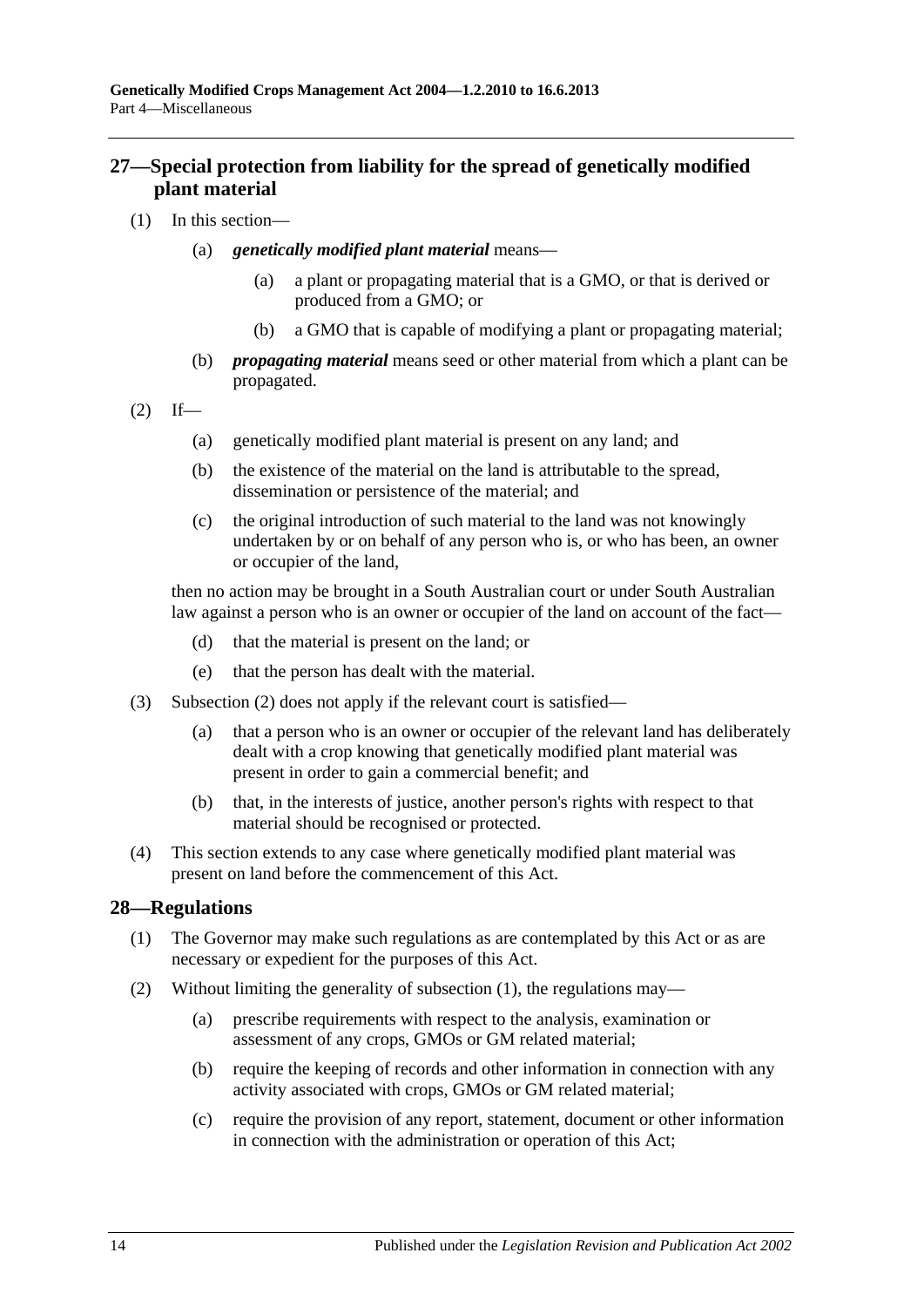- (d) prohibit, restrict or regulate any dealing with any crop, GMOs or GM related material;
- (e) prescribe requirements with respect to the preservation of the source, nature or identity of any material;
- (f) require the giving of notice of the occurrence of any prescribed class of event, or the giving of notice in prescribed circumstances;
- (g) prescribe any procedure associated with any process under this Act (including by making provision as to what constitutes the giving of public notice for the purposes of this Act);
- (h) fix fees or charges to be paid in relation to any matter associated with the administration or operation of this Act;
- (i) provide for evidence in proceedings for an offence against the regulations;
- (j) prescribe fines, not exceeding \$10 000, for a contravention of, or failure to comply with, a regulation.
- (3) Regulations under this Act—
	- (a) may be of general or limited application; and
	- (b) may make different provision according to the matters or circumstances to which they are expressed to apply; and
	- (c) may provide that a matter or thing in respect of which regulations may be made is to be determined according to the discretion of the Minister or any other person or body prescribed by the regulations; and
	- (d) may apply or incorporate, wholly or partially and with or without modification, a code, standard or policy (as in force at the date of the particular regulations, or as in force from time to time) prepared or published by the Minister or any other person or body prescribed by the regulations.

#### <span id="page-14-0"></span>**29—Review of Act**

- (1) The Minister must, within 4 years after the commencement of this Act, cause a review of this Act to be undertaken.
- (2) The outcome of the review must be incorporated into a report and the Minister must ensure that a copy of the report is laid before each House of Parliament.

# <span id="page-14-1"></span>**Schedule 1—Transitional provisions**

#### <span id="page-14-3"></span><span id="page-14-2"></span>**1—Interim controls**

- (1) [Subsections](#page-3-8) (3) and (8) of [section](#page-3-2) 5 do not apply with respect to a regulation that comes into operation on the day on which that section comes into operation.
- (2) A regulation under [section](#page-3-2) 5 that comes into operation in the manner contemplated by [subclause](#page-14-3) (1) will, unless it has already expired or been revoked, expire on the fourth anniversary of the commencement of this Act.
- (3) Subsection (3) of section 6 does not apply with respect to an exemption that comes into operation on the day on which that section comes into operation.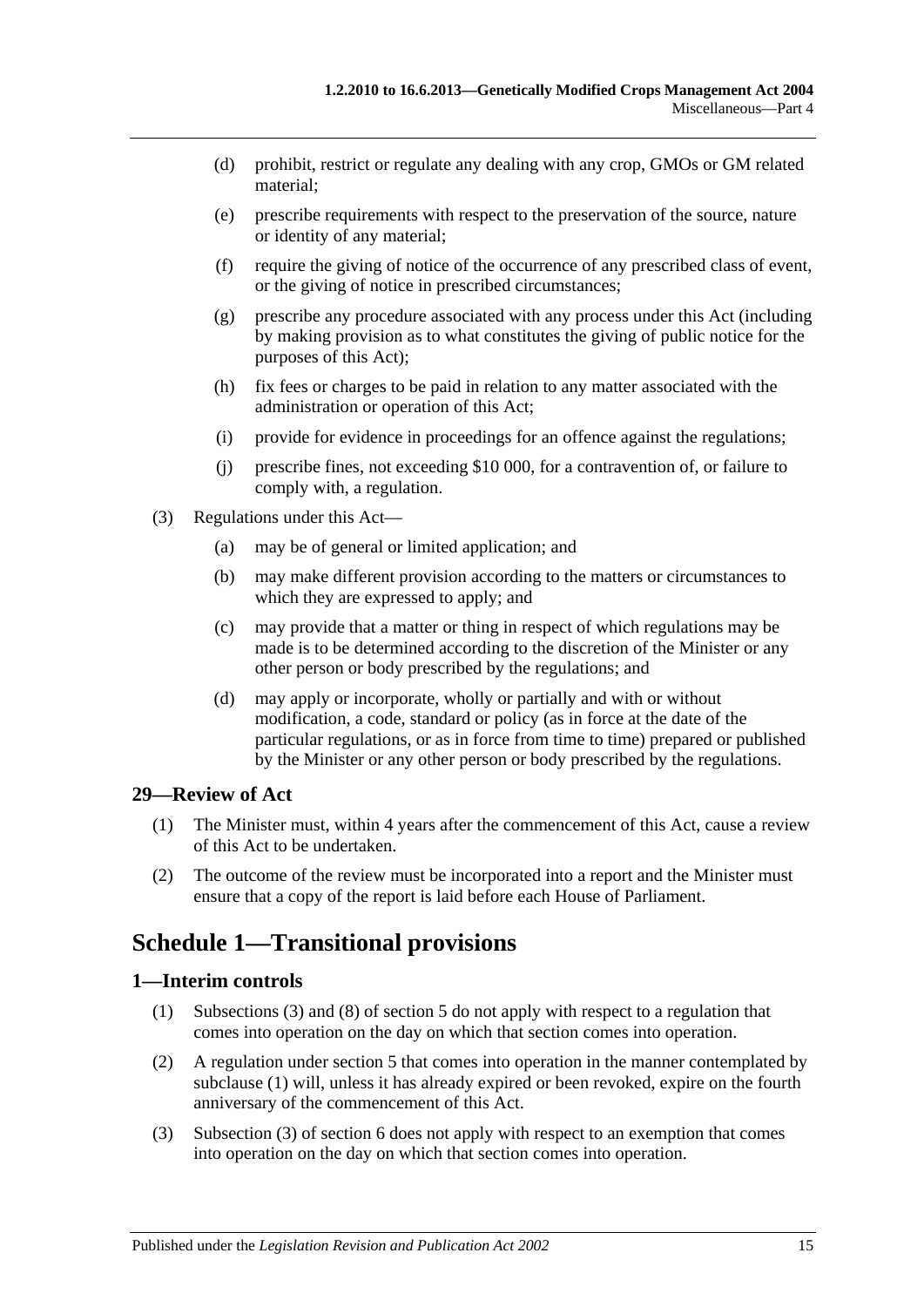#### <span id="page-15-2"></span><span id="page-15-0"></span>**2—Crops established before commencement of Act**

- (1) A regulation, declaration or determination under this Act may apply to or in relation to a crop or any GM related material planted or in existence before the commencement of this Act.
- (2) However, a regulation within the ambit of [subclause](#page-15-2) (1) cannot impose a criminal liability on a person with respect to an act or omission occurring before the making of the regulation (but this subclause does not operate with respect to a continuing act or omission after the making of the regulation).

#### <span id="page-15-3"></span><span id="page-15-1"></span>**3—Other provisions**

- (1) The Governor may, by regulation, make additional provisions of a saving or transitional nature consequent on the enactment of this Act.
- <span id="page-15-4"></span>(2) A provision of a regulation under [subclause](#page-15-3) (1) may, if the regulation so provides, take effect from the commencement of this Act or from a later day.
- (3) To the extent to which a provision takes effect under [subclause](#page-15-4) (2) from a day earlier than the day of the regulation's publication in the Gazette, the provision does not operate to the disadvantage of a person by—
	- (a) decreasing the person's rights; or
	- (b) imposing liabilities on the person.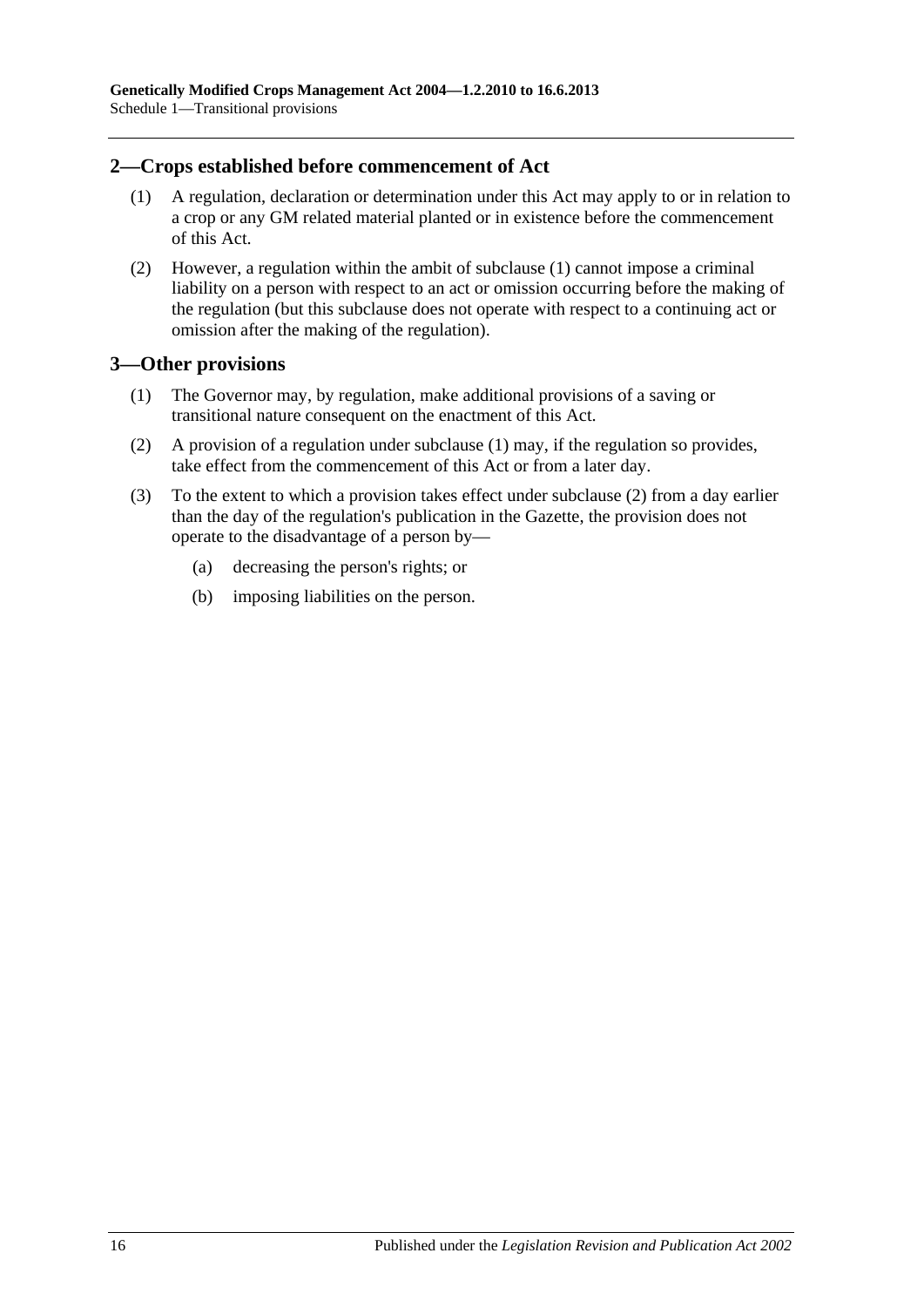# <span id="page-16-0"></span>**Legislative history**

### **Notes**

- Amendments of this version that are uncommenced are not incorporated into the text.
- Please note—References in the legislation to other legislation or instruments or to titles of bodies or offices are not automatically updated as part of the program for the revision and publication of legislation and therefore may be obsolete.
- Earlier versions of this Act (historical versions) are listed at the end of the legislative history.
- For further information relating to the Act and subordinate legislation made under the Act see the Index of South Australian Statutes or www.legislation.sa.gov.au.

# **Principal Act and amendments**

New entries appear in bold.

| Year | N <sub>0</sub> | Title                                                                                                              | Assent     | Commencement                                                          |
|------|----------------|--------------------------------------------------------------------------------------------------------------------|------------|-----------------------------------------------------------------------|
| 2004 | -8             | <b>Genetically Modified Crops</b><br>Management Act 2004                                                           | 8.4.2004   | 29.4.2004 (Gazette 22.4.2004 p1086)                                   |
| 2006 | 34             | <b>Genetically Modified Crops</b><br>Management (Extension of Review<br>Period and Controls) Amendment Act<br>2006 | 14.12.2006 | $1.1.2007$ : s 2                                                      |
| 2006 | 43             | <b>Statutes Amendment (Domestic</b><br>Partners) Act 2006                                                          | 14.12.2006 | Pt 40 (s $115$ )-1.6.2007 ( <i>Gazette</i><br>26.4.2007 p1352)        |
| 2009 | -84            | <b>Statutes Amendment (Public Sector</b><br><b>Consequential Amendments) Act</b><br>2009                           | 10.12.2009 | Pt 69 (ss 165 & 166)-1.2.2010 (Gazette<br>28.1.2010 p320)             |
| 2013 | 16             | Statutes Amendment (Directors'<br>Liability) Act 2013                                                              | 23.5.2013  | Pt 23 (s 47)-17.6.2013 ( <i>Gazette</i><br>$(6.6.2013 \text{ p}2498)$ |

# **Provisions amended**

New entries appear in bold.

| Entries that relate to provisions that have been deleted appear in italics. |  |  |  |
|-----------------------------------------------------------------------------|--|--|--|
|-----------------------------------------------------------------------------|--|--|--|

| Provision       | How varied                                                            | Commencement |
|-----------------|-----------------------------------------------------------------------|--------------|
| Pt1             |                                                                       |              |
| s <sub>2</sub>  | omitted under Legislation Revision and<br><b>Publication Act 2002</b> | 1.1.2007     |
| Pt <sub>3</sub> |                                                                       |              |
| s <sub>12</sub> | substituted by $84/2009$ s $165$                                      | 1.2.2010     |
| Pt 4            |                                                                       |              |
| s <sub>24</sub> |                                                                       |              |
| $s\,24(2)$      | amended by $43/2006$ s $115(1)$                                       | 1.6.2007     |
| $s\,24(4)$      | inserted by 43/2006 s 115(2)                                          | 1.6.2007     |
| s26             |                                                                       |              |